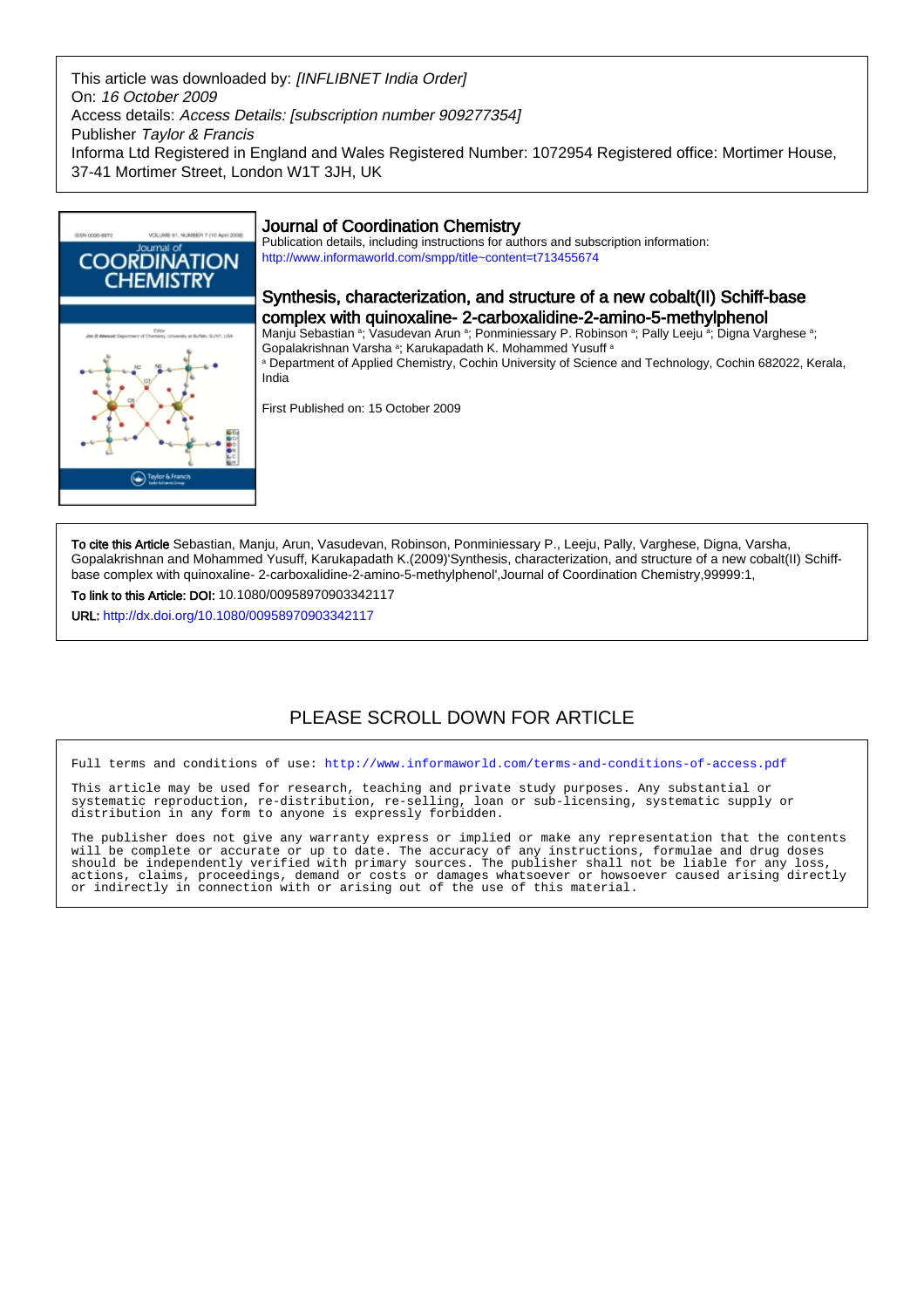



# Synthesis, characterization, and structure of a new cobalt(II) Schiff-base complex with quinoxaline-2-carboxalidine-2-amino-5-methylphenol

# MANJU SEBASTIAN, VASUDEVAN ARUN, PONMINIESSARY P. ROBINSON, PALLY LEEJU, DIGNA VARGHESE, GOPALAKRISHNAN VARSHA and KARUKAPADATH K. MOHAMMED YUSUFF\*

Department of Applied Chemistry, Cochin University of Science and Technology, Cochin 682022, Kerala, India

(Received 24 April 2009; in final form 24 July 2009)

The mononuclear cobalt(II) complex  $[CoL<sub>2</sub>] \cdot H<sub>2</sub>O$  (where HL is quinoxaline-2-carboxalidine-2-amino-5-methylphenol) has been prepared and characterized by elemental analysis, conductivity measurement, IR, UV-Vis spectroscopy, TG-DTA, and X-ray structure determination. The crystallographic study shows that cobalt(II) is distorted octahedral with each tridentate NNO Schiff base in a cis arrangement. The crystal exhibits a 2-D polymeric structure parallel to [010] plane, formed by O-H $\cdots$ N and O-H $\cdots$ O intermolecular hydrogen bonds and  $\pi-\pi$ stacking interactions, as a racemic mixture of optical enantiomers. The ligand is a Schiff base derived from quinoxaline-2-carboxaldehyde.

Keywords: Quinoxaline-2-carboxaldehyde; 2-Amino-5-methylphenol; Crystal structure; Schiff base; Cobalt(II)

# 1. Introduction

Transition metal complexes with rigid ligands forming frameworks are good candidates for functional materials. Properties such as electronic switching, magnetic ordering, conductivity, and catalysis [1–5] have prompted chemists to design 1-, 2-, and 3-D frameworks spaced by rigid ligands forming wide channels or cavities. Oxygen and nitrogen donor Schiff bases are of particular interest because of their ability to form transition metal complexes with unusual configurations, structural lability, and sensitivity to molecular environments [6–8]. They have proven effective in constructing supramolecular architectures such as coordination polymers and helical assemblies [9–11], employed for modeling active sites in biological systems. Their metal complexes find wide applications as antibacterial, antiviral, and antimalarial agents [12–14], homogeneous and heterogeneous catalysts [15, 16], and magnetic materials [17]. Cobalt Schiff-base complexes have received attention because of their important biological

<sup>\*</sup>Corresponding author. Email: yusuff@cusat.ac.in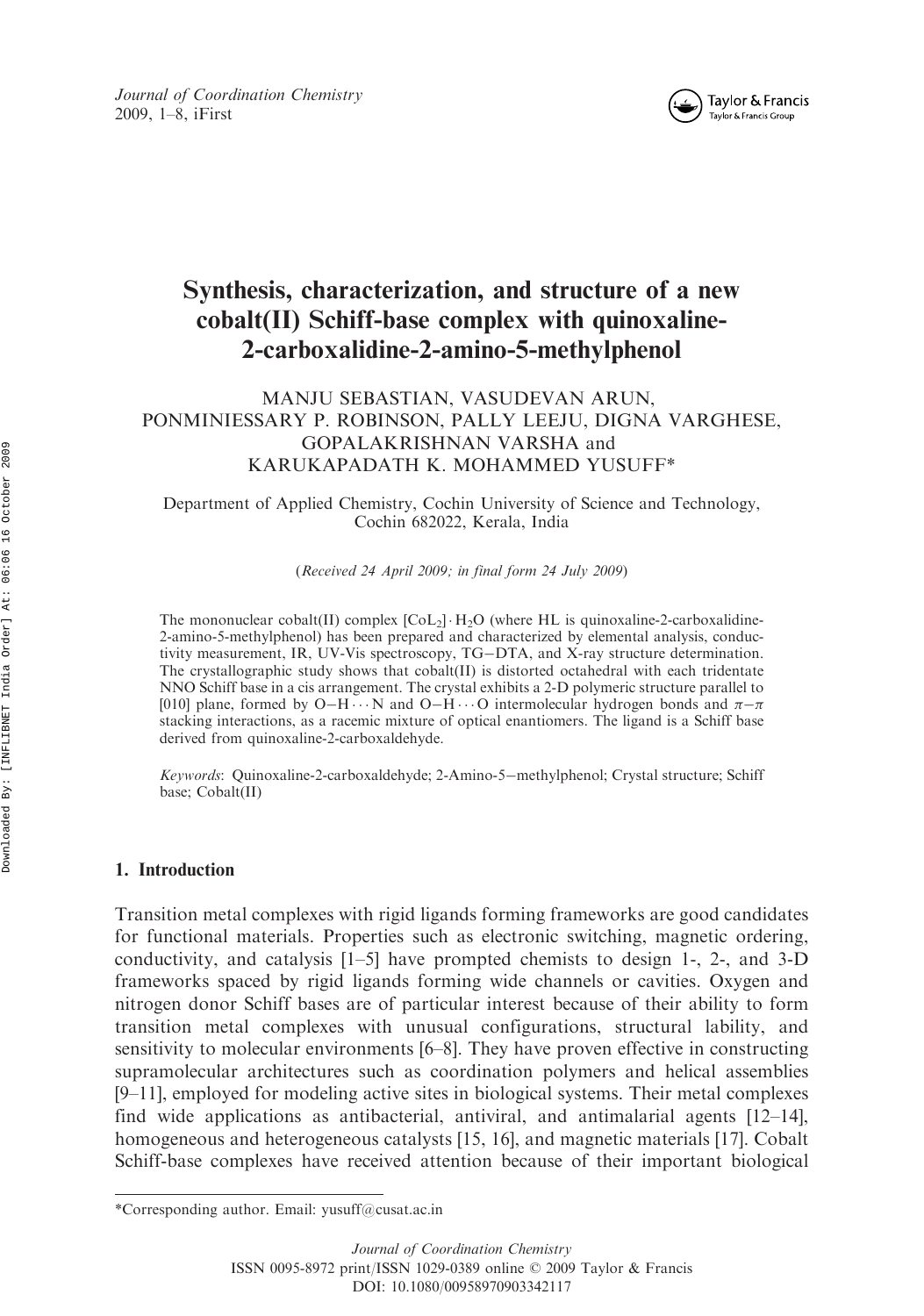applications [18] and there is continuing interest in the synthesis of new Schiff bases and their cobalt complexes.

A literature search reveals that the Schiff base derived from quinoxaline-2-carboxaldehyde and 2-amino-5-methylphenol has not been reported. The nitrogens in the quinoxaline unit can be an acceptor for hydrogen bonding [19] and may lead to polymeric structures. The electronic environment in the metal complexes of this Schiff base might be different from those derived from salicylaldehyde. In this article, we describe the synthesis and characterization of quinoxaline-2-carboxalidine-2-amino-5-methylphenol and its cobalt(II) complex. The crystal structure of the complex has been investigated by single crystal X-ray diffraction.

### 2. Experimental

## 2.1. Materials and physical measurements

Cobalt(II) acetate tetrahydrate (Merck) and 2-amino-5-methylphenol (Aldrich) were used as supplied. All other chemicals were of analytical grade purity and used without purification. Quinoxaline-2-carboxaldehyde was prepared using the reported procedure [20, 21]. Microanalyses of the compounds were done with an Elementar Vario EL III CHNS elemental analyzer; estimation of cobalt was carried out on a Thermo Electron Corporation, M series Atomic Absorption Spectrophotometer. The molar conductivity of the complex was measured using a Systronic conductivity bridge type 305 in dimethylformamide (DMF). FT-IR spectra were recorded in KBr pellets with a JASCO FTIR 4100 spectrophotometer from  $4000$  to  $400 \text{ cm}^{-1}$ . The electronic spectrum of the ligand was recorded on a Thermoelectron Nicolet evolution 300 UV-Vis spectrophotometer. The <sup>1</sup>H NMR spectra were recorded in CDCl<sub>3</sub> on a Bruker 250 NMR spectrometer. TG-DTA analysis was carried out under nitrogen with a heating rate of  $10^{\circ}$ C min<sup>-1</sup> using a Perkin Elmer Pyris Diamond TG/DTA analyzer.

#### 2.2. Synthesis of quinoxaline-2-carboxalidine-2-amino-5-methylphenol

The monobasic tridentate Schiff base was prepared by mixing quinoxaline-2-carboxaldehyde (1.58 g, 0.01 mol) and 2-amino-5-methylphenol (1.23 g, 0.01 mol) in 1 : 1 molar ratio in methanol. The mixture was stirred at room temperature  $(27^{\circ}C \pm 1^{\circ}C)$  for 1 h. The yellow flakes obtained were filtered, recrystallized from alcohol, and the purity was checked by TLC. Yield: 90%. Anal. Calcd for  $C_{16}H_{13}N_3O$ (263.29) (%): C, 72.46; H, 4.21; N, 15.64. Found (%): C, 72.99; H, 4.98; N, 15.96. <sup>1</sup>H NMR (400 MHz, CDCl<sub>3</sub>, 298 K):  $\delta = 2.37$  (s, 3H, C–CH<sub>3</sub>), 7.80–8.20 (8H, Ar–H), 8.98 (s, 1H, azomethine proton), 9.70 (s, 1H, Ar–OH).

# 2.3. Synthesis of  $[Co(L)<sub>2</sub>] \cdot H<sub>2</sub>O$

Cobalt(II) acetate tetrahydrate  $(0.5 \text{ mmol}, 1.25 \text{ g})$  was dissolved in a minimum of methanol and then added to 1:1 chloroform: methanol (100 mL) solution of HL (1.0 mmol, 2.63 g). During the addition, the color of the solution changed to dark violet.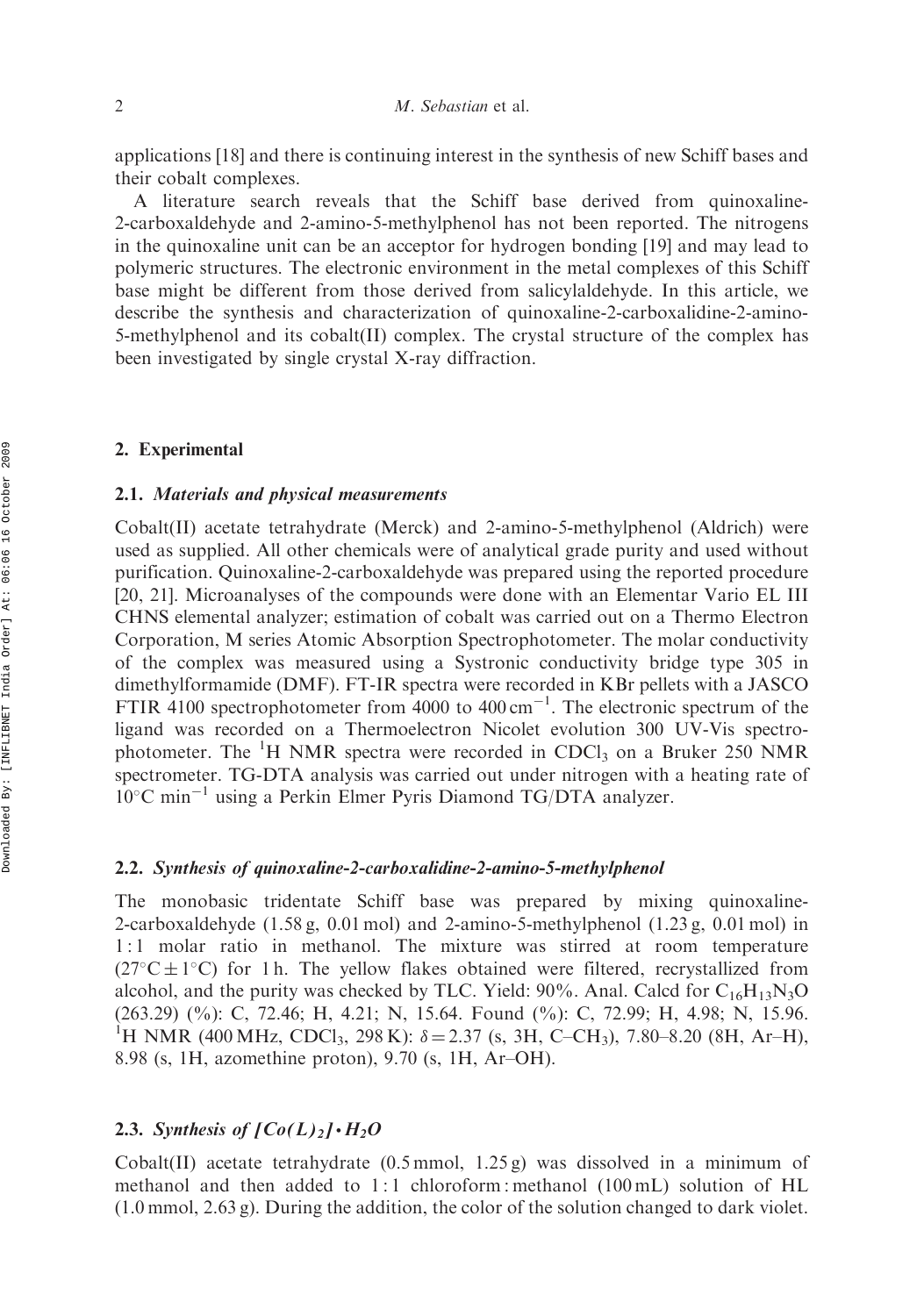Empirical formula<br>
Formula weight  $C_{32}H_{26}CoN_6O_3$ <br>  $601.52$ Formula weight Crystal size  $(mm<sup>3</sup>)$  $0.40 \times 0.36 \times 0.02$ Wavelength  $(\dot{A})$  0.71073 Crystal system Monoclinic Space group  $P2_1/n$ Unit cell and dimensions  $(\AA, \circ)$ a 13.7959(15)  $b$  13.8622(15)  $c$  14.5161(16) 94.684(2) Volume  $(\AA^3)$ , Z  $2766.8(5)$ , 4 Calculated density  $(g \text{ cm}^{-3})$ ) 1.444 Absorption coefficient  $(mm^{-1})$ ) 0.666  $F(000)$  1244  $\theta$  range for data collection (°) 1.96–26.03<br>Reflections collected 27217 Reflections collected Independent reflection  $5445 [R(int) = 0.0841]$ Max. and min. transmission 0.987 and 0.766 Data/restraints/parameters 5416/2/391 Goodness-of-fit on  $F^2$  1.205 Final R indices  $[I > 2\sigma(I)]$ <br>
R indices (all data)<br>  $R_1 = 0.0980, wR_2 = 0.1840$ <br>  $R_1 = 0.1289, wR_2 = 0.1975$  $R_1 = 0.1289$ ,  $wR_2 = 0.1975$ 

Table 1. Crystal data summary for  $[Co(L)<sub>2</sub>] \cdot H<sub>2</sub>O$ .

 $R_1 = \sum (|F_o| - |F_c|)/\sum |F_o|, \ wR_2 = \left[\sum w(F_o^2 - F_c^2)^2/(F_o^2)^2\right]^{0.5}.$ 

It was then refluxed on a water bath for 3 h and left to cool at room temperature. Single crystals suitable for X-ray diffraction were obtained after 2 weeks by slow evaporation of the filtrate; the crystals obtained were thin. Yield: 85%. Anal. Calcd for  $C_{32}H_{26}CoN_6O_3$  (601.52) (%): C, 63.73; H, 4.23; N, 14.24; Co, 9.80. Found (%): C, 63.90; H, 4.36; N, 13.97; Co, 9.75.  $\Lambda_M$  (DMF, Mho cm<sup>2</sup> mol<sup>-1</sup>): 3.9.

# 2.4. X-ray crystallography

X-ray crystal structure determination was performed with a Bruker SMART APEX CCD X-ray diffractometer using graphite monochromated Mo- $K\alpha$  radiation  $(\lambda = 0.71073 \text{ Å}, \varphi \text{ and } \omega \text{ scans})$ . The data were reduced using SAINTPLUS [22] and a multiscan absorption correction using SADABS (Siemens area detector absorption) was performed  $[23]$ . The structure was solved using SHELXS-97 and full-matrix leastsquares refinement against  $F^2$  was carried out using SHELXL-97 in anisotropic approximation for nonhydrogen atoms [24]. All hydrogens were assigned on the basis of geometrical considerations and were allowed to ride upon the respective carbons. A summary of crystallographic data and refinement parameters is given in table 1.

#### 3. Results and discussion

#### 3.1. Characterization of the ligand

The Schiff base was obtained by the condensation of quinoxaline-2-carboxaldehyde and 2-amino-5-methyl phenol. This yellow compound is soluble in common organic solvents.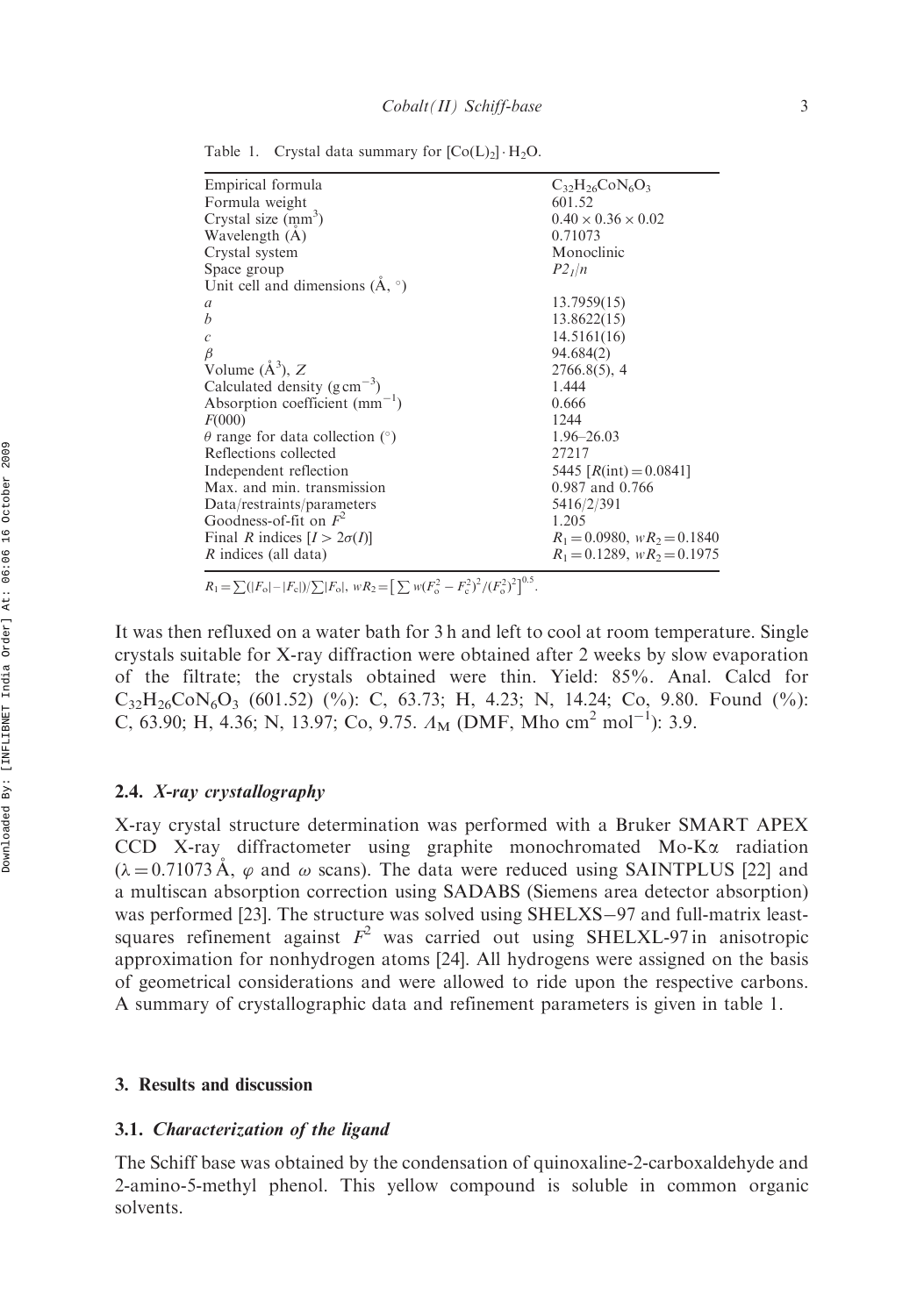The proton NMR spectrum of the Schiff base was recorded in CDCl<sub>3</sub> solution using tetramethylsilane as internal standard. The signal at 9.70 ppm corresponds to phenolic – OH proton. The azomethine proton appears as a singlet at 8.98 ppm, and all eight aromatic protons appear as a multiplet at  $7.80 - 8.20$  ppm [25]. The methyl group attached to the phenolic ring is at 2.37 ppm as a singlet. The IR spectrum of the ligand exhibits a broad band in the range  $3300-3500 \text{ cm}^{-1}$  due to phenolic (O–H) stretching. A strong band at  $1262 \text{ cm}^{-1}$  is due to vC-O (phenolic). Weak bands in the region 2800– 3060 cm<sup>-1</sup> are related to C-H stretches. The  $v(C=N)$  of azomethine and that of quinoxaline appear as a group of bands in the region  $1570-1630 \text{ cm}^{-1}$ . The peaks at 1626 and 1579 cm<sup>-1</sup> have been assigned to the azomethine  $-C=N$  stretch and quinoxaline  $(C=N)$  stretch, respectively [25, 26].

The electronic spectrum of the Schiff base was taken in methanol  $(10^{-4} M)$ . The wavelength maxima are observed at  $46,511, 42,553, 34,013$ , and  $25,974 \text{ cm}^{-1}$ . The strong bands at 46,511 and 42,553 cm<sup>-1</sup> are attributed to quinoxaline  $\pi - \pi^*$  and phenyl  $\pi-\pi^*$  transitions, respectively. The band at 25,974 cm<sup>-1</sup> is due to n- $\pi^*$  transition of azomethine and ring  $(C=N)$  [27, 28]. The analytical data and spectral properties are consistent with the expected structure of the Schiff base.

## 3.2. Characterization of the complex

The cobalt complex was obtained as shining violet crystals, stable in air and soluble in polar organic solvents such as ethanol, methanol, DMF, and dimethylsulfoxide (DMSO). The molar conductivity of the complex in DMF confirms the nonelectrolytic nature [29]. Microanalytical data of the complex is in agreement with calculated values for  $[Co(L)<sub>2</sub>] \cdot H<sub>2</sub>O$ .

3.2.1. Infrared spectra. FTIR spectra of the ligand and complex are given in Supplementary material. Comparison of the IR spectra of the complex with those of the uncomplexed ligand gives information regarding bonding sites of the ligand. Peaks in the region  $3500-3300 \text{ cm}^{-1}$  for the complex are due to (O–H) stretching vibrations of lattice water and indicate hydrogen bonding [16]. The band observed at  $935 \text{ cm}^{-1}$  for the complex is attributed to bending vibration of  $H_2O$  [30]. The complex displays a medium peak at  $1667 \text{ cm}^{-1}$  due to azomethine (C=N) stretching. The azomethine  $\nu(C=N)$  band in the complex is shifted by about 41 cm<sup>-1</sup> to higher energy compared to the free ligand. This increase in azomethine stretching frequency on coordination might be due to the extensive delocalization of the  $\pi$ -electrons in fully conjugated Schiff-base ligand [16]. The  $(C=N)$  stretch of quinoxaline ring in the complex appears as a strong band at  $1575 \text{ cm}^{-1}$  for coordination of metal to ring nitrogen with a small shift for this band  $(\sim 5 \text{ cm}^{-1})$  on complexation, which might be due to involvement of the quinoxaline ring nitrogen in coordination. Such small shifts have been observed for benzimidazole complexes [31]. The  $C-O$  (phenolic) stretching band is observed at  $1251 \text{ cm}^{-1}$  in the complex. These spectral assignments show that the Schiff base is coordinated to cobalt through azomethine nitrogen, phenolic oxygen, and quinoxaline nitrogen [32]. Conclusive evidence of the bonding is also shown by the presence of new bands in the spectrum of the complex at 567 and  $468 \text{ cm}^{-1}$ , which can be attributed to  $(Co-O)$  and  $(Co-N)$  stretching vibrations, respectively [16].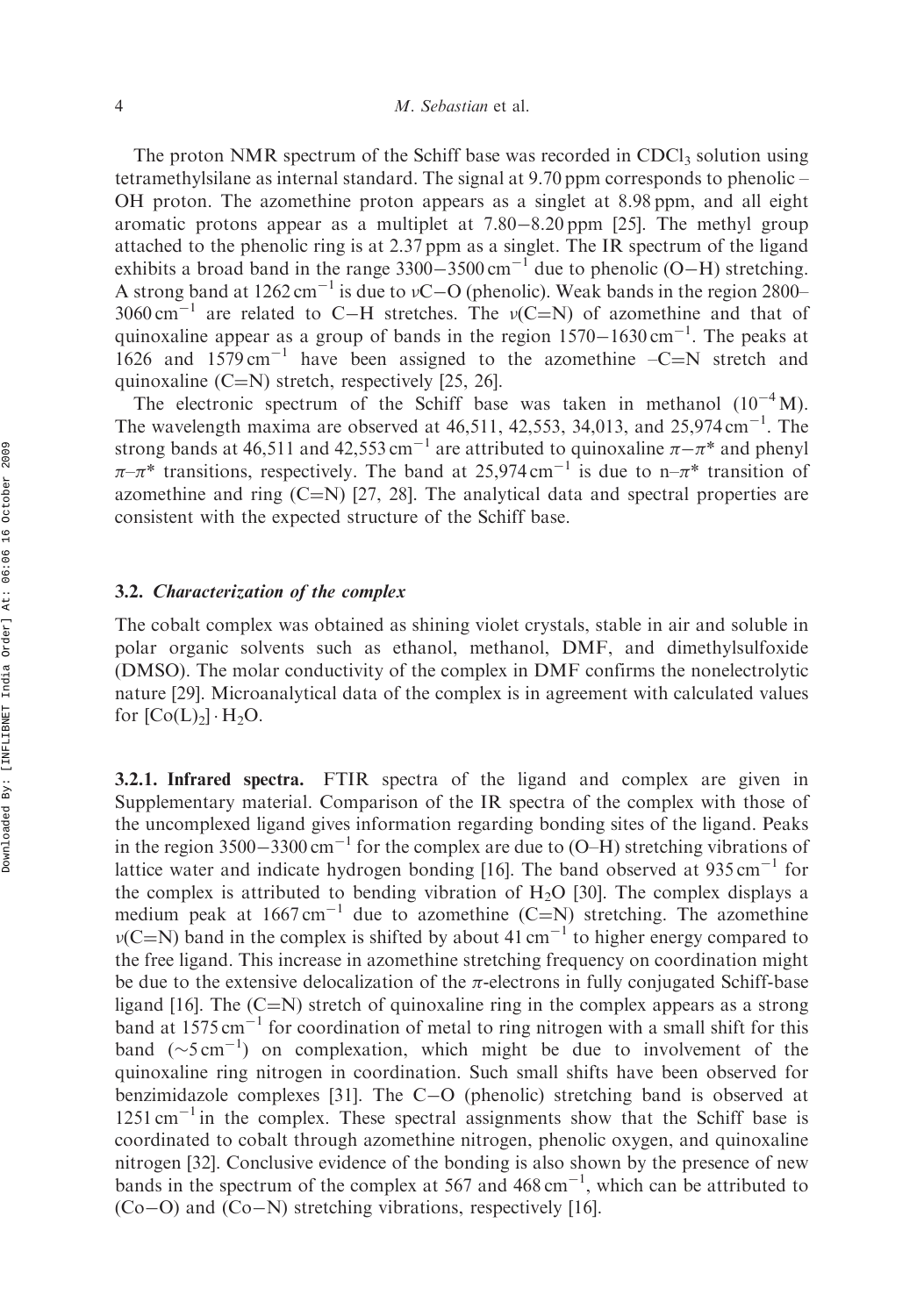3.2.2. Electronic spectra. Solution electronic spectra of the complexes were recorded in methanol in the UV-Vis region (200–900 nm) (Supplementary material). The band at  $25,974 \text{ cm}^{-1}$  of the ligand shifts to  $27,027 \text{ cm}^{-1}$  on complexation suggesting coordination of azomethine nitrogen with cobalt. The band at  $18,553 \text{ cm}^{-1}$  is due to the  ${}^{4}T_{1g}(F) \rightarrow {}^{4}A_{2g}(F)$  [33, 34]. The intensity of this d–d band is considerably increased possibly due to the influence of nearby intense charge-transfer transitions (log  $\varepsilon = 4.6$ ). The other  $d-d$  transitions are masked by the strong charge transfer band, as observed in similar Schiff-base complexes [35, 36].

3.2.3. Thermal analysis. TG-DTA curves (Supplementary material) show the mass loss corresponding to one water molecule at  $50-120^{\circ}$ C, due to loss of lattice water [16]. The organic part of the complex decomposes into two steps, the first lies in the range 300–393 $\degree$ C with a DTG peak at 343 $\degree$ C. DTA shows an endotherm at  $348^{\circ}$ C corresponding to this step. The mass loss  $(39\%)$  corresponds to loss of two 2-amino-5-methylphenol parts of the two Schiff bases. The next stage of decomposition starts at  $412^{\circ}$ C and is continuous. Since the TG curve of the complex showed continuous degradation at this stage, we were not able to isolate the intermediates. The steady mass loss observed at this stage may be due to the removal of the quinoxaline of the ligand. The decomposition was not complete even at  $800^{\circ}$ C.

3.2.4. Description of the crystal structure. The molecular structure of the complex was solved at 298 K. The complex crystallizes in monoclinic crystal system with the space group  $P_2/2/n$  and the unit cell contains four molecules of  $C_{32}H_{26}CoN_6O_3$ . Figure 1 gives the ORTEP diagram with atomic labeling scheme. The important interatomic distances and angles are listed in table 2. Two of the monoanionic



Figure 1. ORTEP diagram of  $[Co(C_{16}H_{13}N_3O)_2] \cdot H_2O$  showing the atom labeling scheme with 50% probability ellipsoids.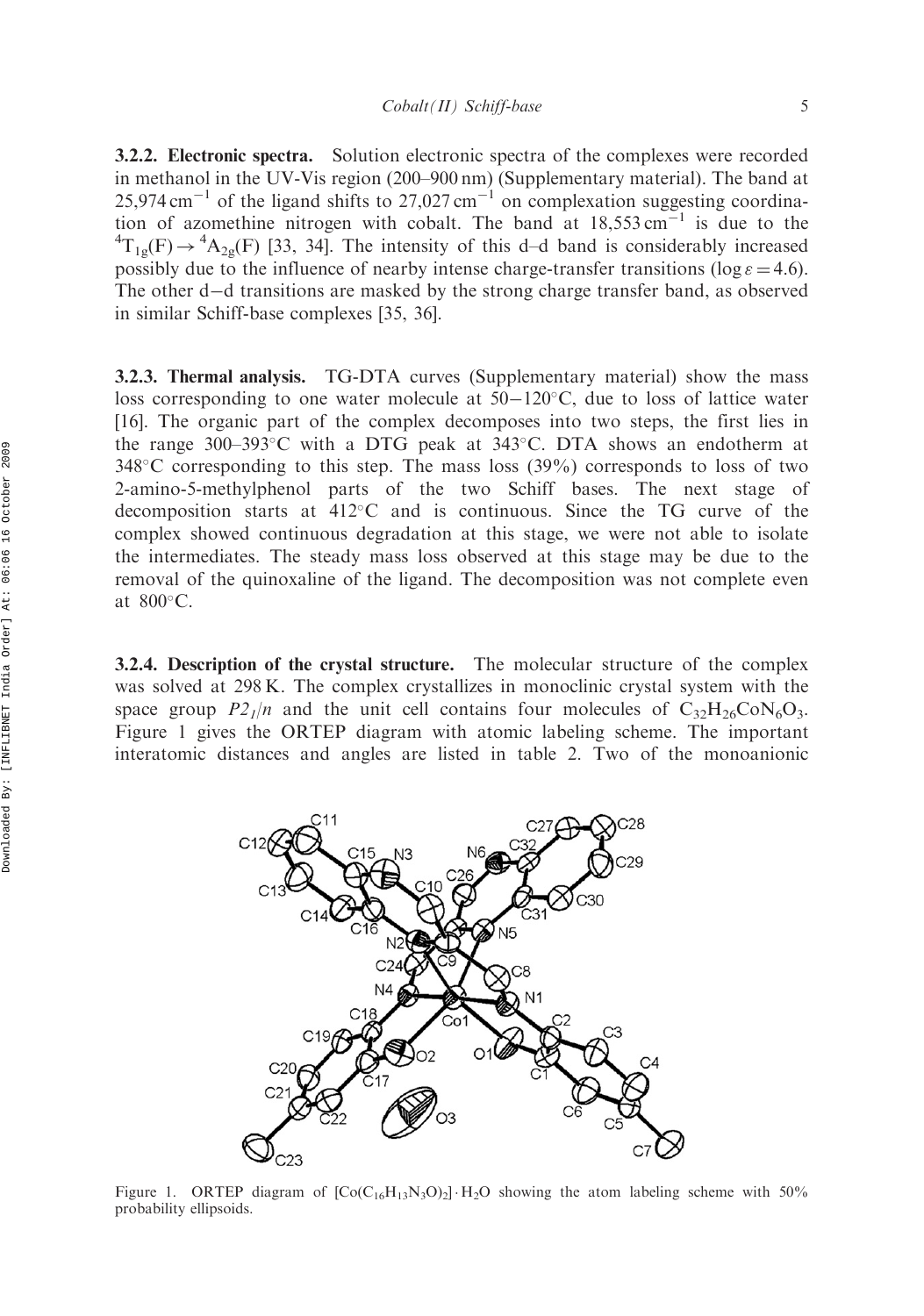| $Co(1)-O(1)$              | 2.031(4)   | $Co(1)-N(2)$              | 2.256(4)   |
|---------------------------|------------|---------------------------|------------|
| $Co(1)-O(2)$              | 2.045(4)   | Co(1)–N(5)                | 2.310(4)   |
| Co(1)–N(4)                | 2.049(4)   | $N(1)$ –C $(8)$           | 1.288(6)   |
| Co(1)–N(1)                | 2.052(4)   | $N(4)$ –C(24)             | 1.278(6)   |
| $O(1)$ – $Co(1)$ – $O(2)$ | 100.55(18) | $O(2)$ – $Co(1)$ – $N(5)$ | 153.46(15) |
| $O(1)$ – $Co(1)$ – $N(4)$ | 96.58(15)  | $N(4)$ –Co(1)–N(5)        | 74.89(16)  |
| $O(2)$ – $Co(1)$ – $N(4)$ | 79.73(15)  | $N(1)$ –Co $(1)$ –N $(5)$ | 106.11(15) |
| $O(1)$ – $Co(1)$ – $N(1)$ | 79.98(16)  | $N(2)$ –Co(1)– $N(5)$     | 92.47(14)  |
| $O(2)$ – $Co(1)$ – $N(1)$ | 99.71(15)  | $C(1)-O(1)-Co(1)$         | 112.90(3)  |
| $N(4)$ –Co(1)– $N(1)$     | 176.38(17) | $C(17)-O(2)-C0(1)$        | 112.90(3)  |
| $O(1)$ – $Co(1)$ – $N(2)$ | 155.61(15) | $C(8)-N(1)-Co(1)$         | 118.70(4)  |
| $O(2)$ – $Co(1)$ – $N(2)$ | 87.80(15)  | $C(2) - N(1) - Co(1)$     | 113.30(3)  |
| $N(4)$ –Co(1)– $N(2)$     | 107.50(16) | $C(24) - N(4) - C(18)$    | 126.30(4)  |
| $N(1)$ – $Co(1)$ – $N(2)$ | 76.01(16)  | $C(24) - N(4) - C0(1)$    | 120.30(4)  |
| $O(1)$ – $Co(1)$ – $N(5)$ | 90.03(16)  | $C(18) - N(4) - C0(1)$    | 113.40(3)  |

Table 2. Selected bond lengths  $(\mathring{A})$  and angles  $(°)$  for  $[Co(L)<sub>2</sub>] \cdot H_2O$ .

Table 3. Selected hydrogen bond interactions in the complex.

| $D-H \cdots A$                                                                                                                                                                |                                                                                                                                                                |                                                                       | Distances $(A)$                                          |                                                       |
|-------------------------------------------------------------------------------------------------------------------------------------------------------------------------------|----------------------------------------------------------------------------------------------------------------------------------------------------------------|-----------------------------------------------------------------------|----------------------------------------------------------|-------------------------------------------------------|
|                                                                                                                                                                               | Symmetry                                                                                                                                                       | $D \cdots A$                                                          | $H \cdots A$                                             | Angles $(°)$<br>$D-H \cdots A$                        |
| $O(3) - H(31) \cdots O(2)$<br>$O(3) - H(32) \cdots N(3)$<br>$C(3)-H(3)\cdots N(6)$<br>$C(8) - H(8) \cdots N(6)$<br>$C(14) - H(14) \cdots N(4)$<br>$C(24) - H(24) \cdots O(1)$ | $1-x, 1-y, 1-z$<br>$1/2+x$ , $3/2-y$ , $-1/2+z$<br>$1/2+x$ , $3/2-y$ , $1/2+z$<br>$1/2+x$ , $3/2-y$ , $1/2+z$<br>$1/2+x$ , $3/2-y$ , $1/2+z$<br>$-x, 1-y, 1-z$ | 2.895(9)<br>3.035(10)<br>3.467(7)<br>3.388(7)<br>3.426(7)<br>3.041(7) | 2.01(8)<br>2.51(8)<br>2.62<br>2.53(5)<br>2.57<br>2.35(3) | 169(6)<br>124(6)<br>152<br>157.1(12)<br>153<br>139(3) |

tridentate Schiff-base ligands wrap the cobalt(II) center in the cis mode with coordination of two oxygens and four nitrogens  $(N_4O_2)$  in a distorted octahedral geometry. The molecule has no symmetry elements other than a C2 symmetry axis and is expected to exhibit optical isomerism. However, both enantiomers coexist in the unit cell, making the space group centrosymmetric. The two phenolic hydroxyls are deprotonated on complexation. The azomethine  $(C=N)$  bond lengths (1.288(6) and 1.279(6) A) are within the range of theoretical value  $(1.285 \text{ A})$  [37]. The complex geometry can be explained by a rigid structure resulting in  $O(2)$ –Co(1)–N(5) and  $O(1)$ –Co(1)–N(2) bond angles that deviate significantly from linearity, i.e. 153.46(15) and 155.61(15)°. In the coordination sphere, the Co–O bond lengths are 2.031(4) and 2.045(4)  $\AA$ ; Co-N bond lengths are 2.049(4), 2.052(4), 2.256(4), and 2.310(4)  $\AA$ . The  $Co-N$  (quinoxaline) bonds are elongated compared to  $Co-N$  (azomethine) bonds probably due to rigidity of the Schiff base. The benzene rings of the symmetry related quinoxalines are stacked *via*  $\pi-\pi$  interactions, having a centroid to centroid distance of 3.532 Å. Molecules are held together by  $O(3) - H(2) \cdots N(3)$  and  $O(3) - H(31) \cdots O(2)$  intermolecular hydrogen bonding and weak inter and intramolecular hydrogen bonding (table 3) forming a 2-D polymeric structure parallel to the [010] plane. Figure 2 illustrates the unit cell packing and polymeric structure of the molecules in the complex.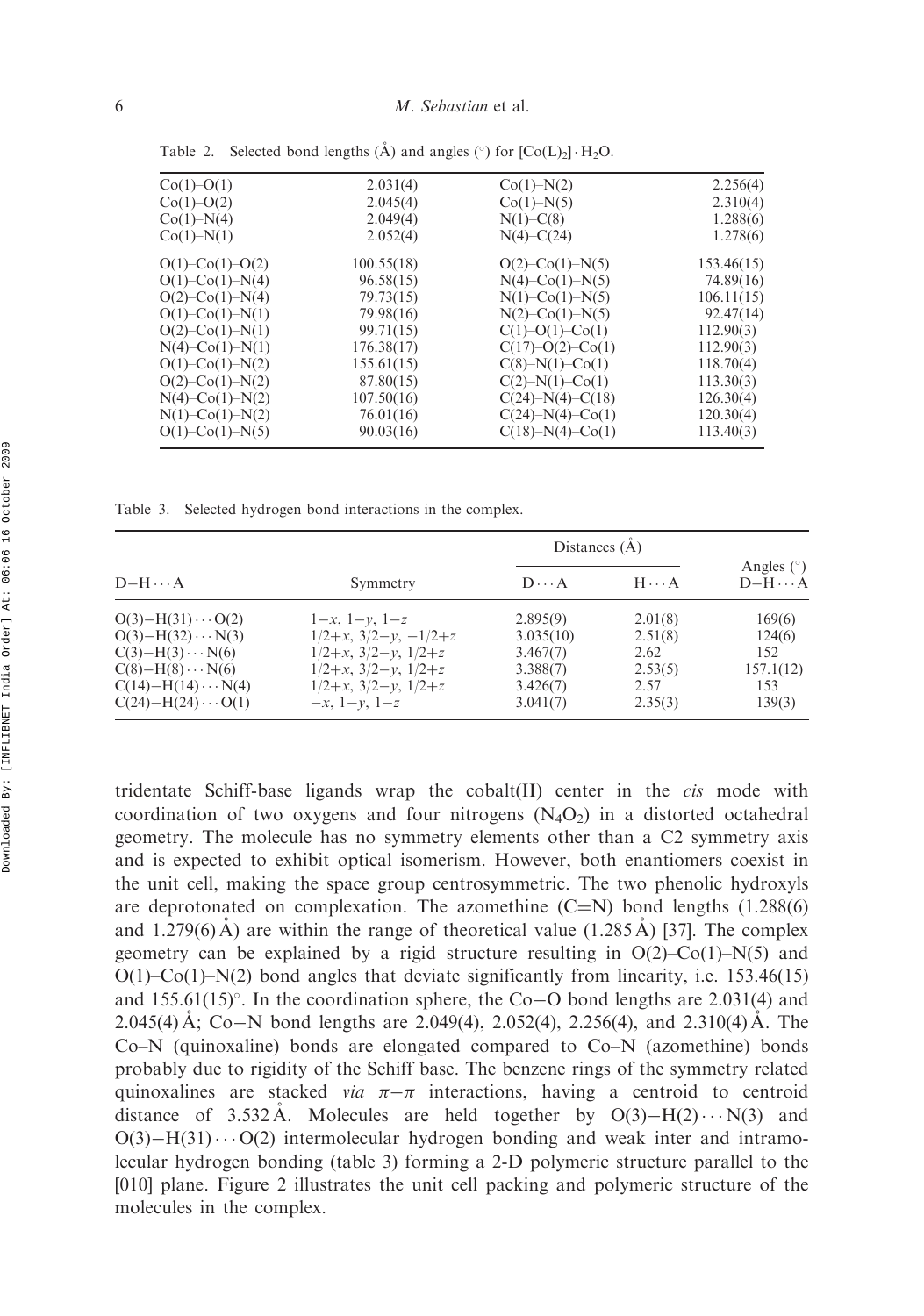

Figure 2. Packing diagram showing the 2-D polymeric chain along crystallographic b-axis (hydrogen atoms are omitted for clarity).

# 4. Conclusion

Cobalt(II) complex of a new Schiff base has been synthesized and characterized. The crystallographic study shows that the cobalt(II) coordination sphere is distorted octahedrally with a *cis* arrangement of  $N_4O_2$  donor set of two tridentate NNO Schiff bases. The molecules exhibit a 2-D polymeric structure parallel to the [010] plane, formed by O-H $\cdots$ N and O-H $\cdots$ O intermolecular hydrogen bonds and  $\pi-\pi$ stacking. The crystal is a racemic mixture of two crystallographically independent enantiomers of the complex. To the best of our knowledge, this is the first report of the crystal structure of a mononuclear metal complex of a Schiff base derived from quinoxaline-2-carboxaldehyde.

## Supplementary material

Crystallographic data for the structural analysis have been deposited with the Cambridge Crystallographic Data Centre, CCDC No. 729051. Copies of this information may be obtained free of charge from The Director, CCDC, 12 Union Road, Cambridge, CB2 1EZ, UK (Fax: +44-1223-336033; E-mail: deposit@ccdc. cam.ac.uk or www: http://www.ccdc.cam.ac.uk).

### Acknowledgements

The X-ray data were collected on the diffractometer facilities at the University of Hyderabad provided by the Department of Science and Technology. The authors thank